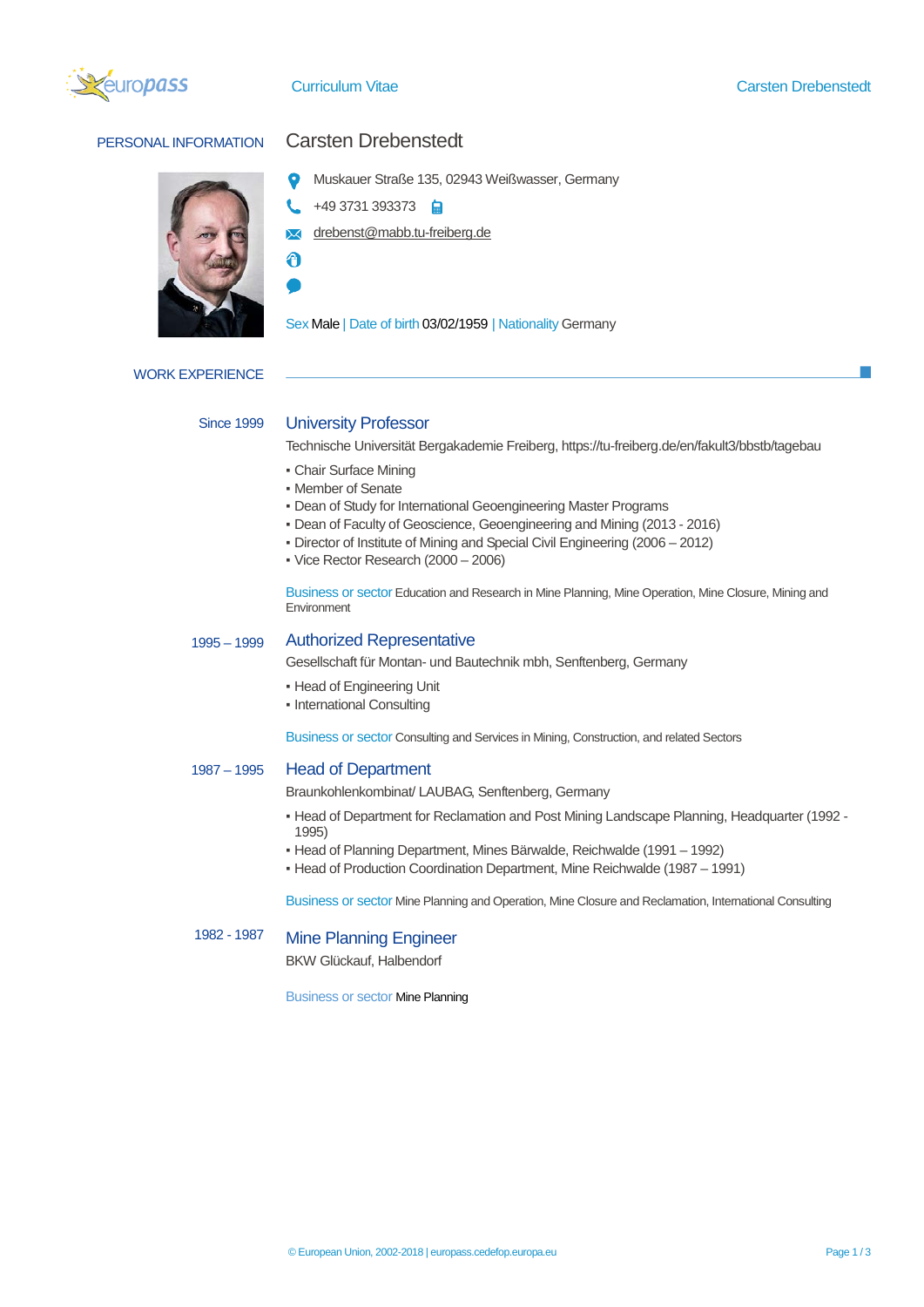

| <b>EDUCATION AND TRAINING</b>      |                                                                                                                                                                                                                                                                                                                                                                                                                                                                                                                                                                                                  |                 |                                                                                           |                                   |                    |
|------------------------------------|--------------------------------------------------------------------------------------------------------------------------------------------------------------------------------------------------------------------------------------------------------------------------------------------------------------------------------------------------------------------------------------------------------------------------------------------------------------------------------------------------------------------------------------------------------------------------------------------------|-----------------|-------------------------------------------------------------------------------------------|-----------------------------------|--------------------|
| 1985 - 1990                        | <b>PhD in Mining Engineering</b><br><b>Moscow Mining Institute</b><br>- Application of Direct Dumping System in Future Mines                                                                                                                                                                                                                                                                                                                                                                                                                                                                     |                 |                                                                                           |                                   |                    |
| 1977 - 1982                        | <b>Mining Engineer</b><br>Moscow Mining Institute                                                                                                                                                                                                                                                                                                                                                                                                                                                                                                                                                |                 |                                                                                           |                                   |                    |
| <b>PERSONAL SKILLS</b>             |                                                                                                                                                                                                                                                                                                                                                                                                                                                                                                                                                                                                  |                 |                                                                                           |                                   |                    |
| Mother tongue(s)                   | German                                                                                                                                                                                                                                                                                                                                                                                                                                                                                                                                                                                           |                 |                                                                                           |                                   |                    |
| Other language(s)                  | <b>UNDERSTANDING</b>                                                                                                                                                                                                                                                                                                                                                                                                                                                                                                                                                                             |                 |                                                                                           | <b>SPEAKING</b><br><b>WRITING</b> |                    |
|                                    | Listening                                                                                                                                                                                                                                                                                                                                                                                                                                                                                                                                                                                        | Reading         | Spoken interaction                                                                        | Spoken production                 |                    |
| Russian                            | C <sub>2</sub>                                                                                                                                                                                                                                                                                                                                                                                                                                                                                                                                                                                   | C <sub>2</sub>  | C <sub>2</sub>                                                                            | C <sub>2</sub>                    | C <sub>2</sub>     |
| English                            | C <sub>1</sub>                                                                                                                                                                                                                                                                                                                                                                                                                                                                                                                                                                                   | C <sub>1</sub>  | C <sub>1</sub>                                                                            | C <sub>1</sub>                    | C <sub>1</sub>     |
| Organisational / managerial skills | - leadership (currently responsible for a team of approx. 20 people)<br>- President of German Association of Mining Engineers - RDB e.V. with approx. 7,000 members<br>- member of the advisory board of private companies<br>• secretary general of World Forum of Resource Universities on Sustainability<br>. board member of associations on international, national, province, and local level<br>- organization of 10 important international and approx. 50 national conferences in mining field<br>- management of bigger international and national scientific and educational projects |                 |                                                                                           |                                   |                    |
| Job-related skills                 | • analyse processes, design solutions for process improvement, implementation and operation of new<br>solutions; fields: mine planning, mine operation, mine closure, mining and society/ sustainability<br>· scientific working, report writing<br>- development and execution of education, training and R&D programs<br>- evaluator in selection committees for scholarships, professorships, and professional experts<br>· evaluator of universities, study programs and research projects                                                                                                   |                 |                                                                                           |                                   |                    |
| <b>Digital skills</b>              | SELF-ASSESSMENT                                                                                                                                                                                                                                                                                                                                                                                                                                                                                                                                                                                  |                 |                                                                                           |                                   |                    |
|                                    | Information<br>processing                                                                                                                                                                                                                                                                                                                                                                                                                                                                                                                                                                        | Communication   | Content<br>creation                                                                       | <b>Safety</b>                     | Problem<br>solving |
|                                    | Proficient user                                                                                                                                                                                                                                                                                                                                                                                                                                                                                                                                                                                  | Proficient user | Independent user                                                                          | Basic user                        | Independent user   |
| Other skills                       |                                                                                                                                                                                                                                                                                                                                                                                                                                                                                                                                                                                                  |                 | Active participant in transformation of lignite and energy sector in east part of Germany |                                   |                    |

Driving licence category: B